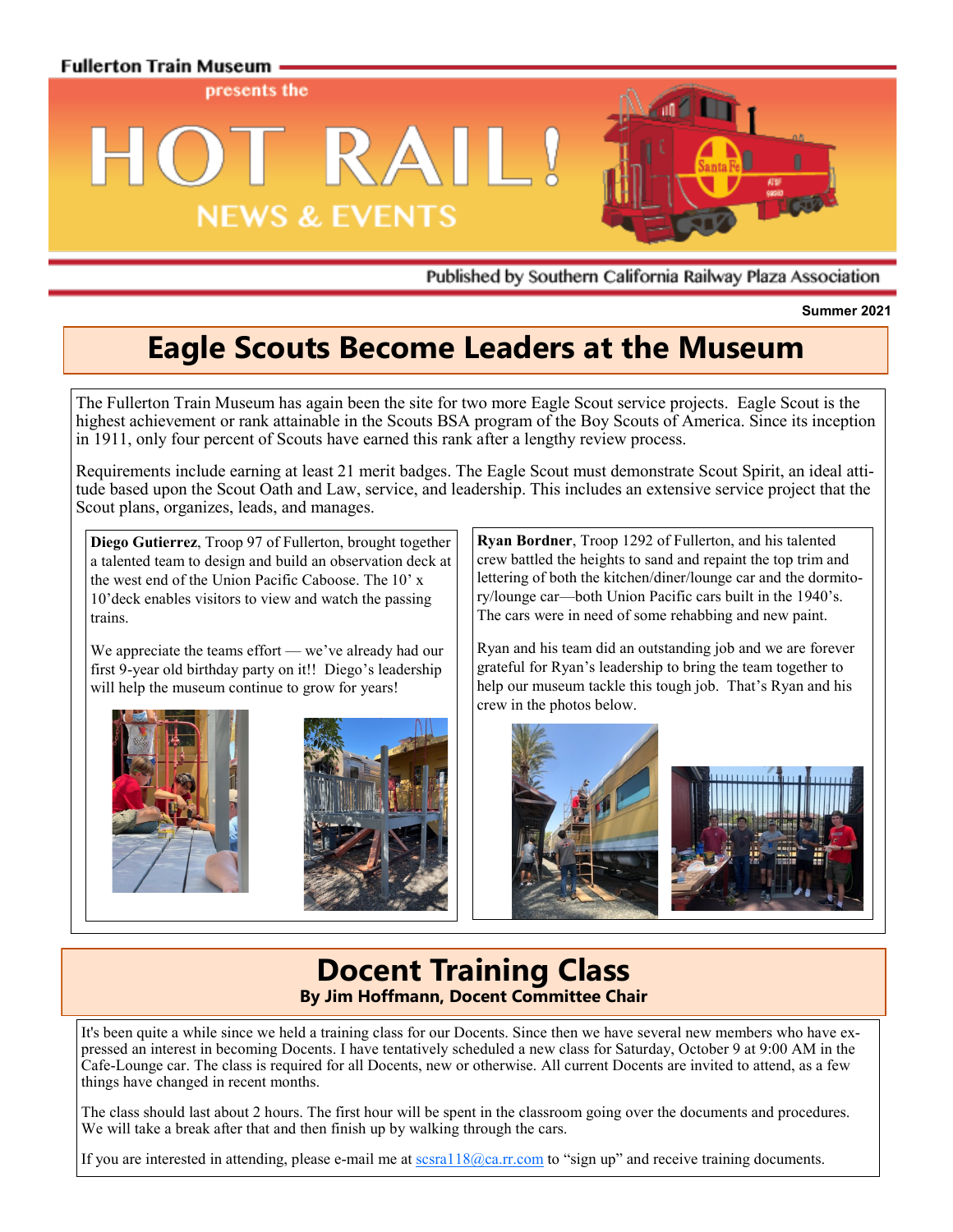# President's message

The Museum has not been dormant during the last year and a half. Great progress has been made with normal maintenance, work projects and Boy Scout Projects. They are included inside of the Hot Rail issue for you to read and learn about.

We have been holding Open House weekends, which began in April. Attendance has been very good and donations keep rolling in.

Tours are self-guided with Docents located in the equipment to answer any questions that you may have. We will continue to be open the first and third Saturday of every month from 9am to noon.



I want to thank the workers and docents for their efforts that keep improving your Museum and keep it moving forward so we can provide the experience of what rail travel is all about.

Also check the calendar of events for dates of upcoming functions for our organization, October Quarterly Dinner, Halloween and Christmas days at the Museum and our Monthly Open House Weekends.

Thank you all for your support. And a special "thank you" to the Eagle Scouts, their parents and the crews that are helping to make the museum a better place for all our visitors and volunteers.

Harold President, Fullerton Train Museum

# **Make a Donation EVERY time you shop at Amazon via the Amazon Smile Program**

Much appreciation to all of you who are shopping on Amazon Smile. That means you, our members, are telling your family and friends how they can help us raise money to continue in our restoration of the cars and cabooses.

Just a reminder on how easy it to use AMAZON SMILE: Step 1-Type in Smile.Amazon.com Step 2-Type in Southern Calif. Railway Plaza Assoc. as the name of the group they will support Step 3: Bookmark the Smile.Amazon page. Step 4: Use that bookmark when going to AmazonSmile. Remember, for each Amazon Smile purchase you make, Amazon will donate a percentage to our organization.

Think of it as a sustaining membership. Thank you and keep shopping Amazon Smile and supporting the Fullerton Train Museum.

### **Quarterly Dinner Meetings and Movie Nights October 13 —Sizzler Restaurant in Fullerton Corner of Harbor Blvd and Brea Blvd 6 pm no host dinner then 7 pm meeting**

#### **F**ullerton **T**rain **M**useum

**Mission:** Founded by the SCRPA, the **Fullerton Train Museum** will be the region's destination attraction that serves as a center for gathering, preserving and interpreting significant railroad artifacts -- including railcars, photos, charts, plats, maps, books and such dioramas as depots and model trains.

**Vision:** To provide an educational atmosphere that vividly brings to life the cultural and historical importance of rail transportation through the preservation, conservation and display of historic railcars and memorabilia.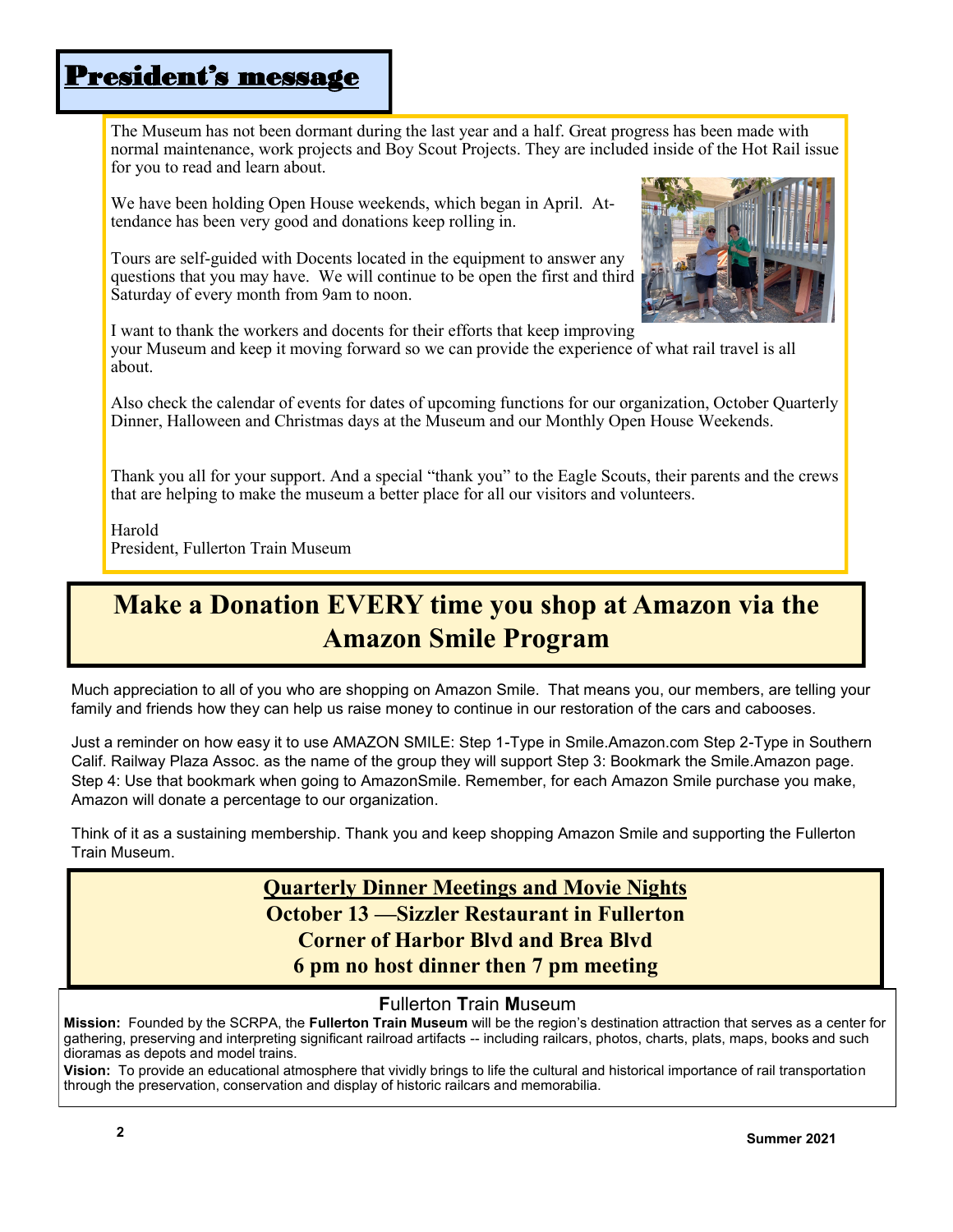# **Railroad Operations Committee Update — ROC**

Your Railroad Operations Committee has been busy over these past months with major improvements to the site and equipment.

The UP Caboose has undergone a complete interior renovation, including new floor, new paint, new markings and overhead lighting. The window refurbishing project, gasket material and cleaning of frames and openings continue, we have eight window to finish, which will complete the project for the UP Passenger Cars.

We are cataloging and displaying railroad related books and photographs which have been donated to the Museum.

A new storage building has been built and currently being painted for equipment storage. Thank you Stu and Mary Proctor for your generous donation.

Site improvements include an observation deck attached to the UP Caboose on the west end, the painting of the letter boards and number locations on the Passenger Cars and the cross over platform from the UP Caboose to the Palm Leaf, which provides easy access between the equipment during Open Houses.

These three projects are the result of Eagle Scout Candidates Project's from local Boy Scout Troops in Fullerton and Orange County.



Thank you to all the volunteers that have participated in these projects, it could not have been done without you.

## **Fullerton Train Museum SPECIAL UPCOMING EVENTS**

### **HALLOWEEN SPOOKY TRAIN**

October 16, 2021, 9AM-Noon Costumes Welcomed! Come see if the old, very old rail conductor Is lurking behind a door or closet! There will be treats, games and photo



### **SANTA CLAUS is COMING**

He is making a SPECIAL APPEARANCE at the Musuem on DECMEBER 18, 2021, 9AM-Noon The rail cars will be decked out in their holiday finery There will be treats, games and photo opportunities



**Do you have a student that needs community service hours? We need YOU!** Please help us make these events successful! Volunteers needed to: -Help decorate the cars a week before the event -Pass out a candy the day of the event -Crowd control Contact the SCRPA Hotline at 714-278-0648 to volunteer